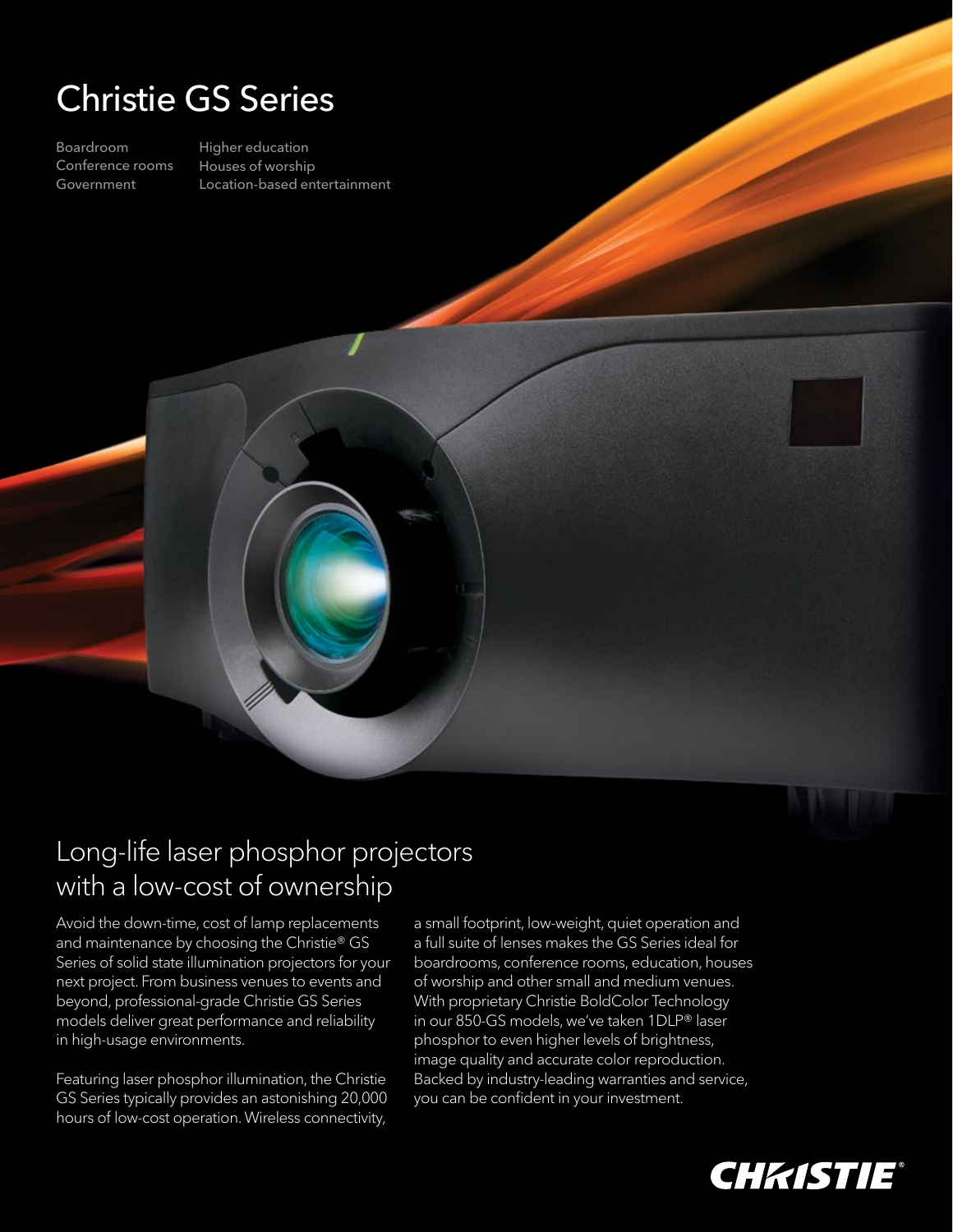## Christie GS Series

Christie 599-GS models are available in two resolutions: HD and WUXGA. All of these projectors deliver accurate color reproduction, image quality and high-brightness. Christie 850-GS models include Christie BoldColor Technology for the most life-like images and natural color reproduction possible with laser phosphor illumination – an industry first.



599-GS available in white or black

|                        |                             | Christie DHD599-GS                                                                                                                                                                                                                                                                                                                                                                                                                                                                           | Christie DWU599-GS                                                                                     |  |  |
|------------------------|-----------------------------|----------------------------------------------------------------------------------------------------------------------------------------------------------------------------------------------------------------------------------------------------------------------------------------------------------------------------------------------------------------------------------------------------------------------------------------------------------------------------------------------|--------------------------------------------------------------------------------------------------------|--|--|
| Image                  | brightness                  | • 5625 ISO lumens (typical)<br>· 5000 Center lumens (typical)<br>• 5000 ANSI lumens (typical)                                                                                                                                                                                                                                                                                                                                                                                                | • 6065 ISO lumens (typical)<br>• 5400 Center lumens (typical)<br>• 5400 ANSI lumens (typical)          |  |  |
|                        | contrast (full on/full off) | · Full On/Off (Christie RealBlack™ enabled): 1,500,000:1 · Full On/Off (Christie RealBlack disabled): 1200:1, ANSI 250:1                                                                                                                                                                                                                                                                                                                                                                     |                                                                                                        |  |  |
| Display technology     | type                        | • 1-chip 0.65" DMD                                                                                                                                                                                                                                                                                                                                                                                                                                                                           | • 1-chip 0.67" DMD                                                                                     |  |  |
|                        | native resolution           | • 1920 x 1080 (2,073,600 pixels) (16:9)                                                                                                                                                                                                                                                                                                                                                                                                                                                      | • 1920 x 1200 (2,304,000 pixels) (16:10)                                                               |  |  |
|                        | color control               | • Features precise software color adjustments for hue, saturation and gain. Adjust the hue of each primary color component<br>(red, green, blue and white) for perfecting images on an individual projector or for matching colors across multiple adjacent displays                                                                                                                                                                                                                         |                                                                                                        |  |  |
| Illumination           | type                        | · Solid state (laser phosphor)                                                                                                                                                                                                                                                                                                                                                                                                                                                               |                                                                                                        |  |  |
|                        | estimated life              | • 20,000 hrs                                                                                                                                                                                                                                                                                                                                                                                                                                                                                 |                                                                                                        |  |  |
| Inputs                 | standard                    | • HDMI x 1 • DVI-D x 1 (digital only) • DisplayPort x 1 • VGA x 1 • Composite video x 1 (RCA)<br>• S-Video x 1 (mini DIN) • USB x 1 (type B mini) - display over USB • Component x 1 (Y/Pb/Pr)<br>• USB x 1 (type A) - image viewer or WiFi® dongle (optional) • HDBaseT x 1 • RJ-45 x 1 (ChristiePresenter over wired network connection)                                                                                                                                                   |                                                                                                        |  |  |
| 3D<br>signals          |                             |                                                                                                                                                                                                                                                                                                                                                                                                                                                                                              |                                                                                                        |  |  |
|                        |                             | • HDTV formats VGA through to WUXGA (1920 x 1200)<br>• Horizontal and vertical scaling while maintaining aspect ratio (all inputs)                                                                                                                                                                                                                                                                                                                                                           |                                                                                                        |  |  |
|                        | pixel clock                 | $\cdot$ 162 MHz                                                                                                                                                                                                                                                                                                                                                                                                                                                                              |                                                                                                        |  |  |
|                        | scan rates                  | • Horizontal: 15-100kHz • Vertical: 24-85Hz                                                                                                                                                                                                                                                                                                                                                                                                                                                  |                                                                                                        |  |  |
| Signal outputs         | monitor out                 | $\cdot$ VGA $\times$ 1                                                                                                                                                                                                                                                                                                                                                                                                                                                                       |                                                                                                        |  |  |
| Control and networking |                             | . RS-232 in • Ethernet (10/100) RJ-45 with ChristieNET™ connectivity • Built-in backlit keypad<br>• Wired remote control (3.5mm stereo) • Compatible with Crestron Connected, AMX Discovery                                                                                                                                                                                                                                                                                                  |                                                                                                        |  |  |
| Lens mount             | type                        | • Tool-free lens insertion system • Boresight adjustable • Motorized horizontal and vertical lens offset<br>• Motorized zoom and focus adjustment                                                                                                                                                                                                                                                                                                                                            |                                                                                                        |  |  |
| Lenses                 | offsets                     | $\cdot$ ±120% Vertical (±648 pixels)<br>• ±30% Horizontal (±288 pixels)                                                                                                                                                                                                                                                                                                                                                                                                                      | $\cdot$ ±100% Vertical (±600 pixels)<br>• ±30% Horizontal (±288 pixels)                                |  |  |
| optional               |                             | • 0.75-0.95: Lens 0.75-0.95 Zoom G (140-119102-XX) • 0.95-1.22: Lens 0.95-1.22 Zoom G (140-101103-XX)<br>. 1.22-1.52; Lens ZM STD G/555-GS 1.22-1.52 (140-100102-XX) . 1.22-1.52; Lens Zoom HP G/GS 1.22-1.52 (140-131106-XX)<br>• 1.22-1.53: Lens ZM STD G/599-GS 1.22-1.53 (140-132107-XX) • 1.52-2.89: Lens 1.52-2.89 Zoom G (140-102104-XX)<br>• 2.90-5.50: Lens 2.9-5.50:1 Zoom G (140-107109-XX)<br>• Mechanical lens-shift range: ±50% (WUXGA) or ±60% (HD) Vertical, ±15% Horizontal |                                                                                                        |  |  |
| Accessories            | standard                    |                                                                                                                                                                                                                                                                                                                                                                                                                                                                                              | • IR Remote with wired remote jack (wire not included) • AC line cord for projector head • User manual |  |  |
|                        | optional                    | • 1DWUSB-BGN (wireless dongle for video and control) (133-113106-01)<br>• Warp module (133-111104-01)<br>• Cable cover (140-106108-01 white, 140-106119-01 black)<br>• Christie One Mount (108-506102-XX)<br>• Portrait Side Cover (140-108100-01 white, 140-108111-01 black)<br>• One Mount Extender Rod (121-125109-01)<br>• One Mount Rigging Kit (used with One Mount, One Mount Plus and/or One Mount Extender Rod) (121-126100-01)                                                     |                                                                                                        |  |  |
| Power requirements     | operating voltage           | • 100-240 VAC @ 50/60Hz                                                                                                                                                                                                                                                                                                                                                                                                                                                                      |                                                                                                        |  |  |
|                        | power consumption           | • 550W max • 280W Eco mode                                                                                                                                                                                                                                                                                                                                                                                                                                                                   |                                                                                                        |  |  |
|                        | operating current           | $\cdot$ 6.0A max                                                                                                                                                                                                                                                                                                                                                                                                                                                                             |                                                                                                        |  |  |
|                        | dissipation                 | • Full power mode: 1875.5 BTU/hr ±15% • Eco mode: 954.8 BTU/hr ±15%                                                                                                                                                                                                                                                                                                                                                                                                                          |                                                                                                        |  |  |
| Audible noise          |                             | · Standard mode: 38dB(A) · Eco mode: 34dB(A)                                                                                                                                                                                                                                                                                                                                                                                                                                                 |                                                                                                        |  |  |
| Physical<br>size       |                             | $\cdot$ (LxWxH): 19.9 x 18.0 x 7.5" (505 x 456 x 190mm) w/o feet                                                                                                                                                                                                                                                                                                                                                                                                                             |                                                                                                        |  |  |
|                        | shipping size               | • (LxWxH): 24.6 x 23.5 x 13.4" (626 x 596 x 341mm)                                                                                                                                                                                                                                                                                                                                                                                                                                           |                                                                                                        |  |  |
|                        | weight                      | • 36lbs (16.5kg) without lens                                                                                                                                                                                                                                                                                                                                                                                                                                                                |                                                                                                        |  |  |
|                        | shipping weight             | • 49.2lbs (22.3kg)                                                                                                                                                                                                                                                                                                                                                                                                                                                                           |                                                                                                        |  |  |
| Environment            |                             | • Operating temperature: 40-104°F (5-40°C) • Humidity (non-condensing): 10-85%                                                                                                                                                                                                                                                                                                                                                                                                               |                                                                                                        |  |  |
| Regulatory             |                             | • This product conforms to all relevant European directives, standards, safety, health and environmental concerns<br>• Directives: RoHS • REACH • WEEE<br>• UL/CSA/IEC 60950-1 • FCC Class A • FDA • CE • CCC • KC • EAC • PSE • EAC • BIS • RCM • Ukr • TER • SASO                                                                                                                                                                                                                          |                                                                                                        |  |  |
| Warranty               |                             | • Three years on the projector • Three years or 15,000 hours on the illumination system <sup>1</sup><br>• Contact an authorized Christie representative for full details of our limited warranty                                                                                                                                                                                                                                                                                             |                                                                                                        |  |  |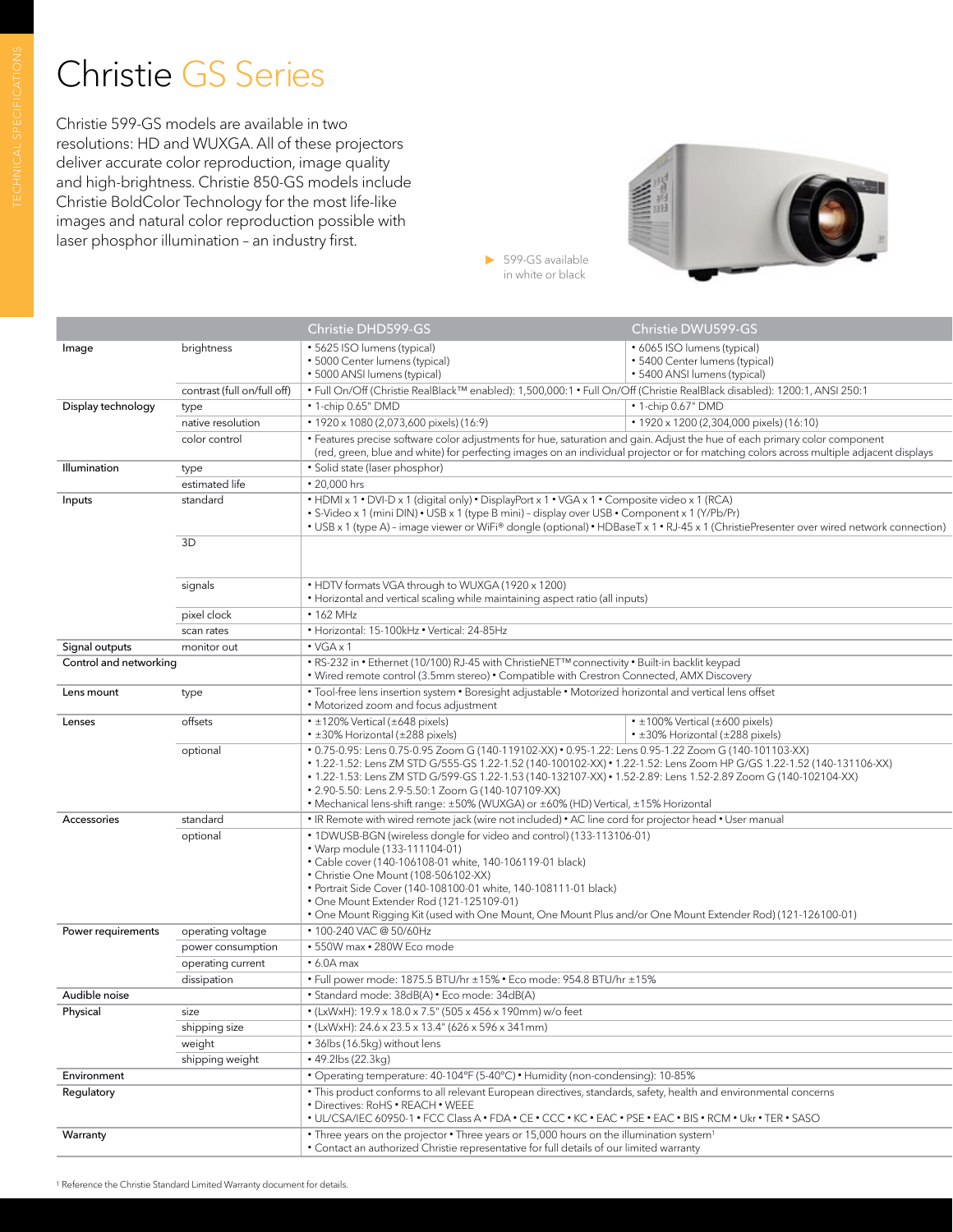

700-GS available in black or white and 850-GS with BoldColor Technology available in black or white

| Christie DHD700-GS                                                                                                                                | Christie DWU700-GS                                             | Christie DHD850-GS                                             | Christie DWU850-GS                                             |  |  |
|---------------------------------------------------------------------------------------------------------------------------------------------------|----------------------------------------------------------------|----------------------------------------------------------------|----------------------------------------------------------------|--|--|
| • 6625 ISO lumens (typical)                                                                                                                       | • 7300 ISO lumens (typical)                                    | • 7750 ISO lumens (typical)                                    | • 8400 ISO lumens (typical)                                    |  |  |
| • 6300 Center lumens (typical)<br>• 5900 ANSI lumens (typical)                                                                                    | • 7000 Center lumens (typical)<br>• 6500 ANSI lumens (typical) | • 7350 Center lumens (typical)<br>• 6900 ANSI lumens (typical) | • 8000 Center lumens (typical)<br>• 7500 ANSI lumens (typical) |  |  |
| . Full On/Off (Christie RealBlack enabled): 300,000:1 . Dynamic Contrast: 6000:1 . Full On/Off (Christie RealBlack disabled): 1200:1, ANSI: 250:1 |                                                                |                                                                |                                                                |  |  |
| $\cdot$ 1-chip 0.65" DMD                                                                                                                          | $\cdot$ 1-chip 0.67" DMD                                       | $\cdot$ 1-chip 0.65" DMD                                       | $\cdot$ 1-chip 0.67" DMD                                       |  |  |
| • 1920 x 1080 (2,073,600 pixels) (16:9)                                                                                                           | • 1920 x 1200 (2,304,000 pixels) (16:10)                       | • 1920 x 1080 (2,073,600 pixels) (16:9)                        | • 1920 x 1200 (2,304,000 pixels) (16:10)                       |  |  |
|                                                                                                                                                   |                                                                |                                                                |                                                                |  |  |

• Solid state (laser phosphor) • Solid state (laser phosphor) with Christie BoldColor Technology

• HDMI x 2 (one on rear panel, one of bottom of projector, independently selectable) • 3GSDI x 1 (BNC)

• DVI-D x 1 (Digital only) • VGA x 1 • USB x 1 (type B mini) – display over USB • USB x 1 (type A) – image viewer or WiFi dongle (optional) • HDBaseT (RJ-45 x 1) • RJ-45 x 1 (ChristiePresenter over wired network connection)

• HDMI 1.4, HDBaseT - frame packed, top/bottom, side by side, up to 120Hz output<br>• 3D Sync in (BNC) - for genlocking projectors<br>• 3D Sync out (BNC) - for genlocking projectors or controlling emitters

|                                                                                                                                                                                                                                           | • Horizontal: 15-91kHz • Vertical: 24-85Hz                                                                                                                                                                                                                                                                                                                        |                                                                                                        |                                                                                                                                        |                                                                               |  |  |  |
|-------------------------------------------------------------------------------------------------------------------------------------------------------------------------------------------------------------------------------------------|-------------------------------------------------------------------------------------------------------------------------------------------------------------------------------------------------------------------------------------------------------------------------------------------------------------------------------------------------------------------|--------------------------------------------------------------------------------------------------------|----------------------------------------------------------------------------------------------------------------------------------------|-------------------------------------------------------------------------------|--|--|--|
|                                                                                                                                                                                                                                           | $\cdot$ 3GSDI x 1 (BNC)                                                                                                                                                                                                                                                                                                                                           |                                                                                                        |                                                                                                                                        |                                                                               |  |  |  |
|                                                                                                                                                                                                                                           | . RS-232 in . Control via HDBaseT . Ethernet (10/100) RJ-45 with ChristieNET connectivity . Built-in backlit keypad<br>. Wired remote control (3.5mm stereo) - Loop out available for daisy chaining                                                                                                                                                              |                                                                                                        |                                                                                                                                        |                                                                               |  |  |  |
|                                                                                                                                                                                                                                           | • Boresight adjustable • Motorized horizontal and vertical lens offset<br>• Motorized zoom and focus adjustment                                                                                                                                                                                                                                                   |                                                                                                        |                                                                                                                                        |                                                                               |  |  |  |
|                                                                                                                                                                                                                                           | $\cdot$ ±120% Vertical (±648 pixels)<br>$\cdot$ ±30% Horizontal (±288 pixels)                                                                                                                                                                                                                                                                                     | $\cdot$ ±100% Vertical (±600 pixels)<br>• ±30% Horizontal (±288 pixels)                                | $\cdot$ ±120% Vertical (±648 pixels)<br>• ±30% Horizontal (±288 pixels)                                                                | $\cdot$ ±100% Vertical (±600 pixels)<br>$\cdot$ ±30% Horizontal (±288 pixels) |  |  |  |
|                                                                                                                                                                                                                                           | • 0.75-0.95: Lens 0.75-0.95 Zoom G (140-119102-XX) • 0.95-1.22: Lens 0.95-1.22 Zoom G (140-101103-XX)<br>• 1.22-1.52: Lens Zoom HP G/GS 1.22-1.52 (140-131106-XX) • 1.52-2.89: Lens 1.52-2.89 Zoom G (140-102104-XX)<br>• 2.90-5.50: Lens 2.9-5.50:1 Zoom G (140-107109-XX)<br>• Mechanical lens-shift range: ±50% (WUXGA) or ±60% (HD) Vertical, ±15% Horizontal |                                                                                                        |                                                                                                                                        |                                                                               |  |  |  |
|                                                                                                                                                                                                                                           |                                                                                                                                                                                                                                                                                                                                                                   |                                                                                                        | . IR Remote with wired remote jack (wire not included) . AC line cord for projector head . Rear input/keypad panel cover . User manual |                                                                               |  |  |  |
| • Christie One Mount Plus (140-117100-XX)<br>• One Mount Extender Rod (121-125109-01)<br>. One Mount Rigging Kit (used with One Mount, One Mount Plus and/or One Mount Extender Rod) (121-126100-01)<br>• Wireless dongle (133-113106-01) |                                                                                                                                                                                                                                                                                                                                                                   |                                                                                                        |                                                                                                                                        |                                                                               |  |  |  |
|                                                                                                                                                                                                                                           |                                                                                                                                                                                                                                                                                                                                                                   | • Normal mode: 765W ±15% (220V), 790W ±15% (110V)<br>• Normal mode: 820W ±15% (220V), 850W ±15% (110V) |                                                                                                                                        |                                                                               |  |  |  |
|                                                                                                                                                                                                                                           | • Normal mode: 3.6A ±15% (220V), 7.3A ±15% (110V)                                                                                                                                                                                                                                                                                                                 |                                                                                                        |                                                                                                                                        | • Normal mode: 3.9A ±15% (220V), 7.8A ±15% (110V)                             |  |  |  |
|                                                                                                                                                                                                                                           | • Normal mode: 2609 BTU/hr (220V), 2694 BTU/hr (110V)                                                                                                                                                                                                                                                                                                             |                                                                                                        | • Normal mode: 2796 BTU/hr (220V), 2900 BTU/hr (110V)                                                                                  |                                                                               |  |  |  |
|                                                                                                                                                                                                                                           | · Standard mode: 35dB(A) · Eco Mode: 32db(A)                                                                                                                                                                                                                                                                                                                      |                                                                                                        |                                                                                                                                        |                                                                               |  |  |  |
|                                                                                                                                                                                                                                           | • (LxWxH): 22.2 x 19.2 x 7.6" (555 x 480 x 190mm) w/o feet                                                                                                                                                                                                                                                                                                        |                                                                                                        |                                                                                                                                        |                                                                               |  |  |  |
|                                                                                                                                                                                                                                           | $\bullet$ (LxWxH): 30.4 x 24.1 x 14.9" (759 x 599 x 373mm)                                                                                                                                                                                                                                                                                                        |                                                                                                        |                                                                                                                                        |                                                                               |  |  |  |
|                                                                                                                                                                                                                                           | • 52.4lbs (23.7kg)                                                                                                                                                                                                                                                                                                                                                |                                                                                                        |                                                                                                                                        |                                                                               |  |  |  |
|                                                                                                                                                                                                                                           | $\cdot$ 66.3lbs (30kg)                                                                                                                                                                                                                                                                                                                                            |                                                                                                        |                                                                                                                                        |                                                                               |  |  |  |
|                                                                                                                                                                                                                                           | • Operating temperature: 32-104°F (0-40°C) • Humidity (non-condensing): 10-85%                                                                                                                                                                                                                                                                                    |                                                                                                        |                                                                                                                                        |                                                                               |  |  |  |
|                                                                                                                                                                                                                                           | • This product conforms to all relevant European directives, standards, safety, health and environmental concerns<br>• Directives: RoHS • RFACH • WEFF<br>. Contact Christie for timing of certifications: UL/CSA/IEC 60950-1 · FCC Class A · CE · FDA · CCC · KC · PSE · EAC · SABS · BIS · VCCI · RCM · Ukr · TER · SASO                                        |                                                                                                        |                                                                                                                                        |                                                                               |  |  |  |